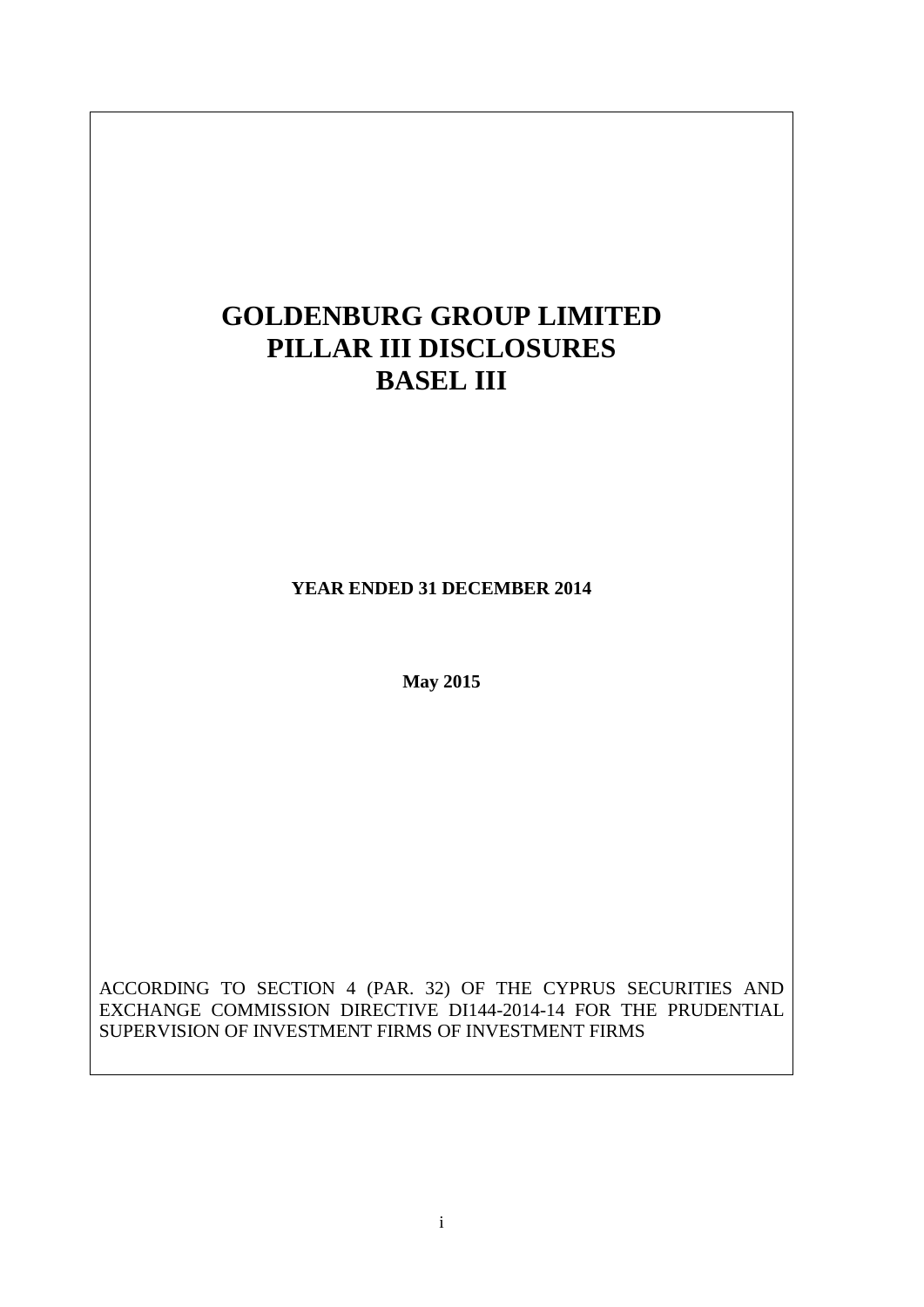# **Contents**

| 1.2. Disclosure Policy: Basis and Frequency of Disclosure / Location and verification  2 |  |
|------------------------------------------------------------------------------------------|--|
|                                                                                          |  |
|                                                                                          |  |
|                                                                                          |  |
|                                                                                          |  |
|                                                                                          |  |
|                                                                                          |  |
|                                                                                          |  |
|                                                                                          |  |
|                                                                                          |  |
|                                                                                          |  |
|                                                                                          |  |
| 3.2 Main features of Common Equity Tier 1, Additional Tier 1 and Tier 2 instruments6     |  |
|                                                                                          |  |
|                                                                                          |  |
|                                                                                          |  |
|                                                                                          |  |
|                                                                                          |  |
|                                                                                          |  |
|                                                                                          |  |
| 4.3.1.3. Credit Risk – Risk Weighted Assets by Geographical distribution of the          |  |
|                                                                                          |  |
|                                                                                          |  |
|                                                                                          |  |
|                                                                                          |  |
|                                                                                          |  |
|                                                                                          |  |
|                                                                                          |  |
|                                                                                          |  |
|                                                                                          |  |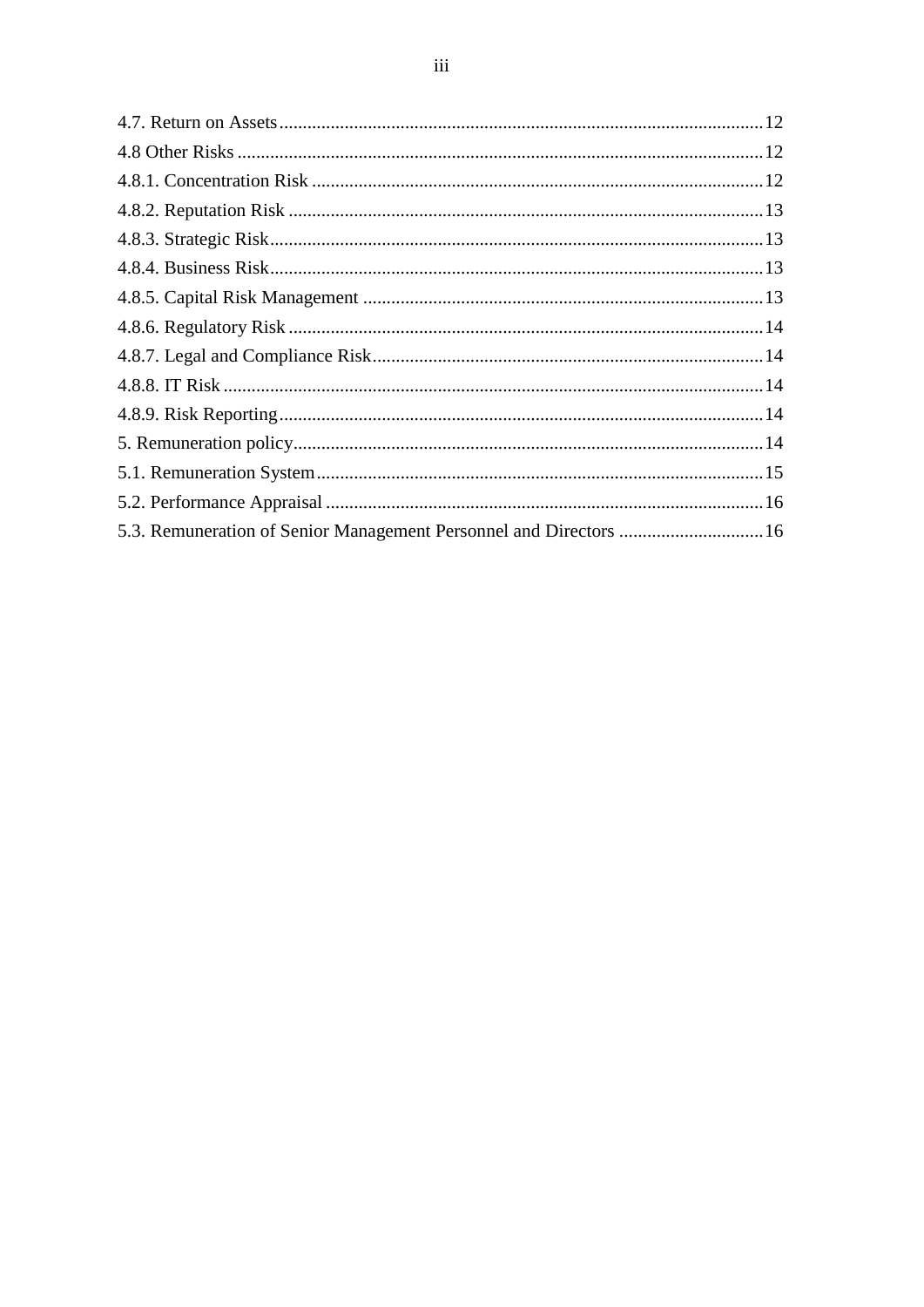## <span id="page-3-1"></span><span id="page-3-0"></span>**Overview**

## **1.1 Background**

This report has been prepared in accordance with Section 4 (Paragraph 32) of the Cyprus Securities and Exchange Commission (hereinafter the "CySEC") Directive DI144-2014-14 of 2014 (the 'Directive') for the prudential supervision of investment firms which implements the Regulation (EU) 575/2013 (the "Regulation") and the European Directive 2013/36/EU (the "European Directive").

The Regulation framework consists of a three "Pillar" approach:

- **Pillar I** establishes minimum capital requirements, defines eligible capital instruments, and prescribes rules for calculating RWA.
- **Pillar II** requires firms and supervisors to take a view on whether a firm should hold additional capital against risks considered under Pillar I that are not fully captured by the Pillar I process (e.g. credit concentration risk); those risks not taken into account by the Pillar I process (e.g. interest rate risk in the banking book, business and strategic risk); and factors external to the firm (e.g. business cycle effects). Pillar II connects the regulatory capital requirements to the Company's internal capital adequacy assessment procedures (ICAAP) and to the reliability of its internal control structures. The function of Pillar II is to provide communication between supervisors and investment firms on a continuous basis and to evaluate how well the investment firms are assessing their capital needs relative to their risks. If a deficiency arises, prompt and decisive action is taken to restore the appropriate relationship of capital to risk.
- **Pillar III** Market Discipline requires the disclosure of information regarding the risk management policies of the Company, as well as the results of the calculations of minimum capital requirements, together with concise information as to the composition of original own funds. In addition the results and conclusions of ICAAP are disclosed as applicable.

According to the Directive, the risk management disclosures should be included in either the financial statements of the investment firms if these are published, or on their websites. The Pillar III disclosure requirements are contained in Articles 431 to 455 of the Regulation. In addition, these disclosures must be verified by the external auditors of the investment firm. The investment firm will be responsible to submit its external auditors' verification report to CySEC. The Company has included its risk management disclosures as per the Directive on its website as it does not publish its financial statements. Verification of these disclosures has been made by the external auditors and sent to CySEC.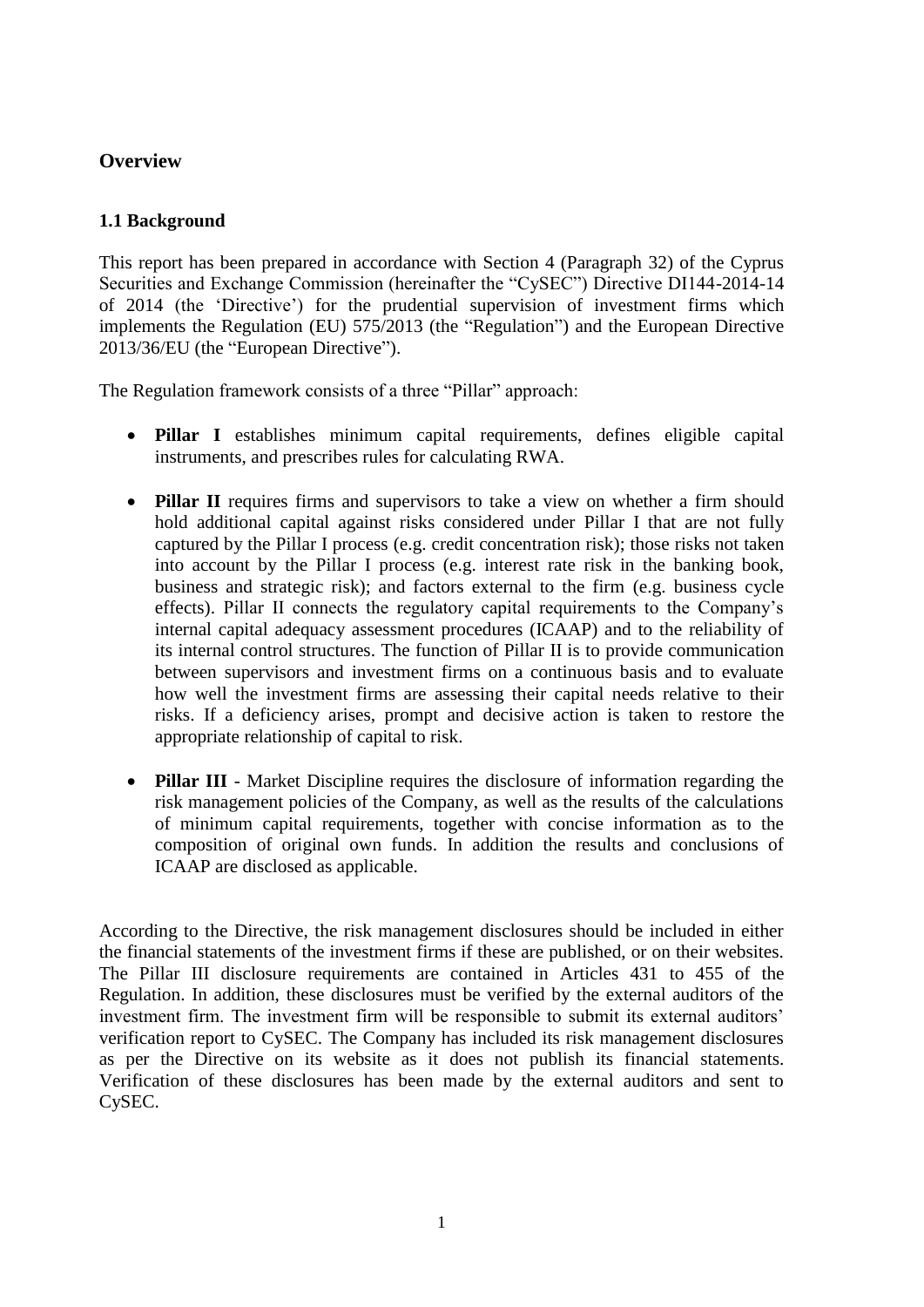## <span id="page-4-0"></span>**1.2. Disclosure Policy: Basis and Frequency of Disclosure / Location and verification**

The following sets out the Company's Disclosure Policy as applied to Basel III Pillar III Disclosures.

## <span id="page-4-1"></span>**1.2.1. Information to be disclosed**

**Goldenburg Group Limited's** (the "Company") policy is to meet all required Pillar III disclosure requirements as detailed in the Regulation.

## <span id="page-4-2"></span>**1.2.2. Frequency**

The Company's policy is to publish the disclosures required on an annual basis (*Article 433*, Frequency of disclosure of the Regulation). The frequency of disclosure will be reviewed should there be a material change in approach used for the calculation of capital, business structure or regulatory requirements.

## <span id="page-4-3"></span>**1.2.3. Medium and location of publication**

According to *Article 434*, Means of disclosures, of the Regulation, Institutions may determine the appropriate medium, location and means of verification to comply effectively with the disclosure requirements. In this respect, the Company's Pillar III disclosures are published on the Company's websites: [www.goldenburggroup.eu](http://www.goldenburggroup.eu/) and [www.topforex.com](http://www.topforex.com/)

#### <span id="page-4-4"></span>**1.2.4. Verification**

The Company's Pillar III disclosures are subject to internal review and validation prior to being submitted to the Board for approval. The Company's Pillar III disclosures have been reviewed and approved by the Board. In addition, the Remuneration disclosures have been reviewed by the Risk Management Committee.

#### <span id="page-4-5"></span>**1.3. Scope of application**

The Company was incorporated in in the Republic of Cyprus on 07 January 2014 as a private limited liability company with registration number HE328474 and it is a financial services firm. The Company was licensed by the CySEC with number 242/14 to provide financial services, on 14 July 2014 and the licence was activated on the 17 September 2014 (the 'Period').

The Company is authorised to provide the following **Investment Services**, in accordance with Part Ι of the Third Appendix of the Law 144(Ι)/2007-2014):

- 1. Reception and transmission of orders in relation to one or more financial instruments
- 2. Execution of orders on behalf of clients

The Company is also authorised to provide the following **Ancillary Services**, in accordance with Part ΙI of the Third Appendix of the Law 144(Ι)/2007-2014):

- 1. Safekeeping and administration of financial instruments for the account of clients, including custodianship and related services such as cash/collateral management.
- 2. Granting credits or loans to one or more financial instruments, where the firm granting the credit or loan is involved in the transaction. Foreign exchange services where these are connected to the provision of investment services.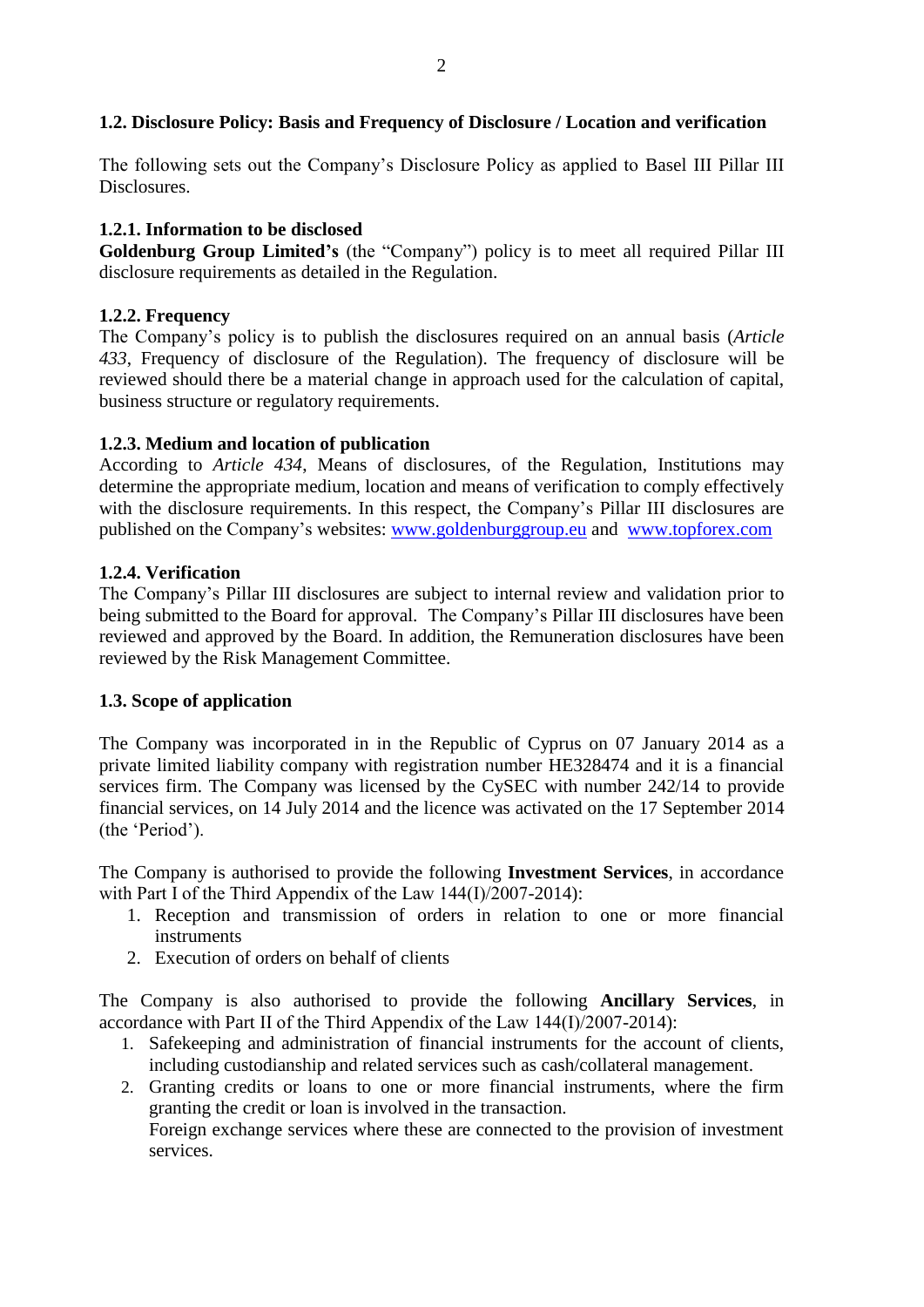- 3. Foreign exchange services where these are connected to the provision of investment services.
- 4. Ιnvestment research and financial analysis or other forms.

The Table below illustrates the current licence information of the Company:

## **Company Licence Information (based on the Third Appendix of the Law 144(I)/2007- 2014)**

|             |    | <b>Investment Services and Activities</b> |                |   |   |   |   |                          |   | <b>Ancillary Services</b> |                |   |                         |   |   |   |  |  |  |  |  |  |  |  |  |  |  |  |  |  |  |  |  |  |  |  |  |  |  |  |  |
|-------------|----|-------------------------------------------|----------------|---|---|---|---|--------------------------|---|---------------------------|----------------|---|-------------------------|---|---|---|--|--|--|--|--|--|--|--|--|--|--|--|--|--|--|--|--|--|--|--|--|--|--|--|--|
|             |    |                                           | $\overline{2}$ | 3 | 4 | 5 | 6 | 7                        | 8 | п                         | $\overline{2}$ | 3 | $\overline{\mathbf{4}}$ | 5 | 6 | 7 |  |  |  |  |  |  |  |  |  |  |  |  |  |  |  |  |  |  |  |  |  |  |  |  |  |
|             | ÷  | ✔                                         | J              |   |   |   |   |                          |   | $\checkmark$              | ✓              |   |                         | ◡ |   |   |  |  |  |  |  |  |  |  |  |  |  |  |  |  |  |  |  |  |  |  |  |  |  |  |  |
|             | 2  | $\overline{\phantom{a}}$                  |                |   |   |   |   |                          |   |                           |                |   |                         |   |   |   |  |  |  |  |  |  |  |  |  |  |  |  |  |  |  |  |  |  |  |  |  |  |  |  |  |
|             | 3  | ✔                                         |                |   |   |   |   | $\overline{\phantom{0}}$ |   | ✓                         |                |   |                         |   |   |   |  |  |  |  |  |  |  |  |  |  |  |  |  |  |  |  |  |  |  |  |  |  |  |  |  |
|             | 4  | ✔                                         |                |   |   |   |   |                          |   | $\checkmark$              | √              |   |                         |   |   |   |  |  |  |  |  |  |  |  |  |  |  |  |  |  |  |  |  |  |  |  |  |  |  |  |  |
| Instruments | 5  | $\checkmark$                              |                |   |   |   |   |                          |   | ✔                         | $\checkmark$   |   |                         |   |   |   |  |  |  |  |  |  |  |  |  |  |  |  |  |  |  |  |  |  |  |  |  |  |  |  |  |
|             | 6  | ✔                                         |                |   |   |   |   |                          |   | $\cdot$                   | $\checkmark$   |   |                         | v |   |   |  |  |  |  |  |  |  |  |  |  |  |  |  |  |  |  |  |  |  |  |  |  |  |  |  |
| Financial   | 7  | v                                         |                |   |   |   |   |                          |   | ✓                         | ✓              |   |                         |   |   |   |  |  |  |  |  |  |  |  |  |  |  |  |  |  |  |  |  |  |  |  |  |  |  |  |  |
|             | 8  | $\overline{\phantom{a}}$                  |                |   |   |   |   |                          |   |                           |                |   |                         |   |   |   |  |  |  |  |  |  |  |  |  |  |  |  |  |  |  |  |  |  |  |  |  |  |  |  |  |
|             | 9  | v                                         |                |   |   |   |   |                          |   |                           |                |   |                         |   |   |   |  |  |  |  |  |  |  |  |  |  |  |  |  |  |  |  |  |  |  |  |  |  |  |  |  |
|             | 10 |                                           |                |   |   |   |   |                          |   |                           |                |   |                         |   |   |   |  |  |  |  |  |  |  |  |  |  |  |  |  |  |  |  |  |  |  |  |  |  |  |  |  |

Moreover, following the implementation of CRD IV and based on Article 95(1) of the Regulation, the Company is categorised as "**Limited Licence**" CIF with minimum/initial capital requirement of Euro 125.000.

Based on *Article 436*, Scope of the Application, of the Regulation, the Company is neither consolidated nor deducted from own funds.

## <span id="page-5-0"></span>**2. Governance - Board and Committees**

## <span id="page-5-1"></span>**2.1 The Board of Directors**

The Board of Directors has the overall responsibility for the establishment and oversight of the Company's Risk Management Framework. The Board satisfies itself that financial controls and systems of risk management are robust. The Board comprises of 2 executive directors and 2 independent non-executive directors.

Recruitment into the Board combines an assessment of both technical capability and competency skills referenced against the Company's leadership framework.

The Company implements and maintains adequate risk management policies and procedures which identify the risks relating to the Company's activities, processes and systems, and where appropriate, set the level of risk tolerated by the Company. The Company adopts effective arrangements, processes and systems, in light of that level of risk tolerance, where applicable.

The Risk Management function operates independently and monitors the adequacy and effectiveness of policies and procedures, the level of compliance to those policies and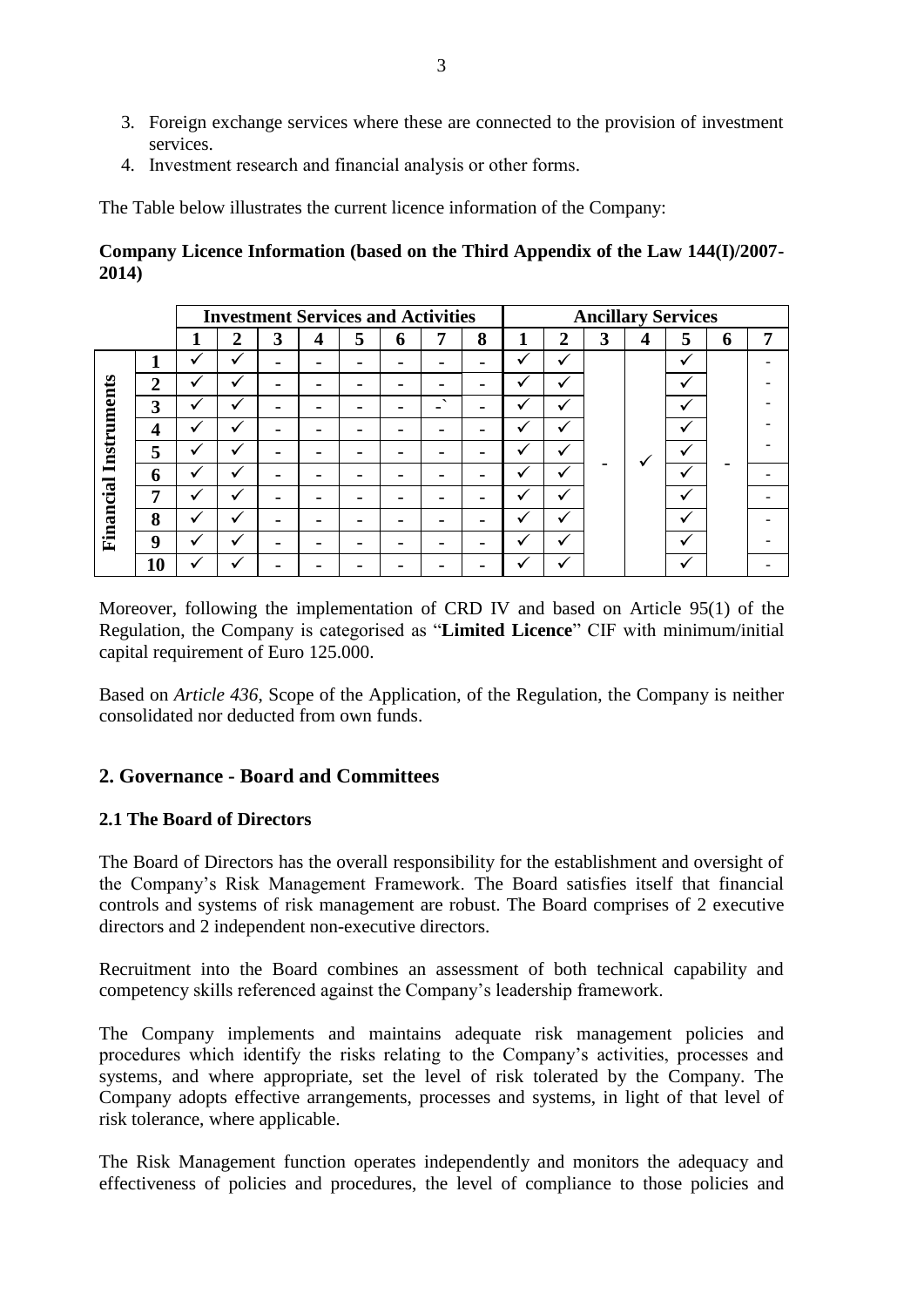procedures, in order to identify deficiencies and rectify. The Investment Committee is responsible for monitoring and controlling the Risk Manager in the performance of his/her duties.

## <span id="page-6-0"></span>**2.2 Number of Directorships held by members of the Board**

Based on Directive, Section 4, Paragraph 32 (*Article 435(2)(a)* of Regulation) the CIF discloses the number of directorships held by members of the management body, as follows:

| <b>Director</b>         | <b>Internal</b><br><b>Directorships</b> | External<br><b>Directorships</b> |  |  |
|-------------------------|-----------------------------------------|----------------------------------|--|--|
| Mr Juraj Hrbaty         |                                         |                                  |  |  |
| Mr Ivor Lehotan         |                                         |                                  |  |  |
| Mr Marinos Haralambous  |                                         |                                  |  |  |
| Mr Christos Avgoustinos |                                         |                                  |  |  |

#### <span id="page-6-1"></span>**2.3 Governance Committees**

In order to support effective governance and management of the wide range of responsibilities the Board has established the following Sub-Committee:

#### *Risk Management Committee*

The role of Risk Management Committee is to provide oversight, review and challenge of the material risks both current and future affecting the business whilst ensuring that there is effective management and control of all key risks and issues facing the Company. It is noted that the composition of the Risk Committee should be members of the board of directors who do not perform any executive function in the company concerned. The members of the Risk Management Committee are shown in the table below:

| <b>Member Name</b>     | <b>Function</b>                                   |
|------------------------|---------------------------------------------------|
| Mr Juraj Hrbaty        | <b>Managing Director</b>                          |
| Mr Ivor Lehotan        | <b>General Manager</b>                            |
| Mr Yiannis Kameris     | Head of Brokerage Department and Risk Manager (ex |
|                        | officio and without any voting rights)            |
| Mr Marinos Haralambous | Independent, Non-Executive Director, CY-based     |

The Risk Management Committee assists the Board in:

- identifying and evaluating the risks to which the Company is exposed to
- Ensuring the adequacy and effectiveness of controls in place for managing the Risks
- Reviewing the applicable risk limits and recommending amendments
- Addressing control failures and suggesting remedial action.

Furthermore, the work of the Risk Manager during the period under review was to ensure that the Company's policies and procedures in place, relating to the management of the various risks faced by the Company, were followed, as well as to assess and restructure the said policies and procedures, when and if it was deemed necessary.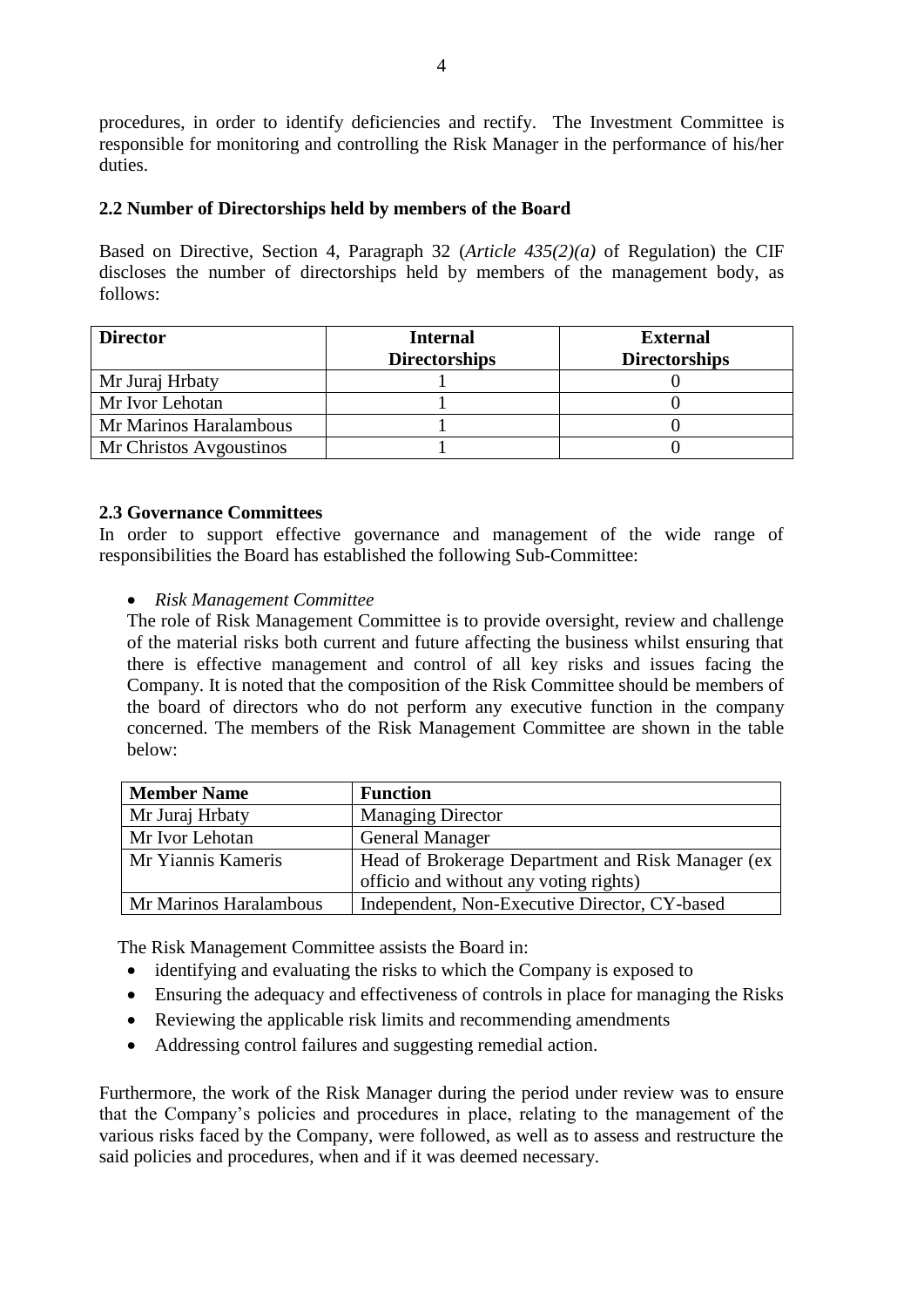To this end, the Risk Manager's work during the period under review was focused on the following areas:

- reporting risk management issues to the Company's Senior Management and the Board of Directors (hereinafter, the "**Board**"),
- monitoring the risks faced by the Company,
- monitoring the overall risk governance of the Company, including aligning business strategy with risk appetite, and ensuring that all key risks are controlled via a robust risk management framework,
- ensuring compliance with any new legislation from a risk management point of view,
- examining the capital adequacy and the financial results of the Company,
- providing appropriate advice/support and training to the Company's personnel,
- identifying any problematic areas.

## <span id="page-7-0"></span>**3. Own Funds**

Own Funds (also referred to as capital resources) is the type and level of regulatory capital that must be held to enable the Company to absorb losses. The Company is required to hold own funds in sufficient quantity and quality in accordance with CRD IV which sets out the characteristics and conditions for own funds.

The Company throughout the period under review managed its capital structure and made adjustments to it in light of the changes in the economic and business conditions and the risk characteristics of its activities.

During the period under review, the Company's own funds never dropped below the minimum initial capital requirement (i.e. **€**200.000) and the Company fulfilled its obligations by successfully submitting, on a quarterly basis, the Capital Adequacy and Large Exposures Reports. It is noted that the capital requirements of the Company as of December 2014 have been reduced to  $\epsilon$ 125.000 following the latest regulatory developments of CRDIV application to CIFs. Additionally, the minimum Total Capital Adequacy Ratio remains at 8%. The Company complied fully with all capital and liquidity requirements and operated well with the regulatory requirements.

In this respect, the minimum Total Capital Ratio (i.e. 8%) was maintained by the Company during the period under review. The Table below illustrates the Company's Capital Adequacy Ratio for the corresponding reporting months of the year 2014 (i.e. quarterly) taking into consideration that the company was licensed as at 14 July 2014:

| Month in 2014 | <b>Company's Capital Adequacy Ratio</b> |
|---------------|-----------------------------------------|
| September     | 27.54%                                  |
| December      | 25.47%                                  |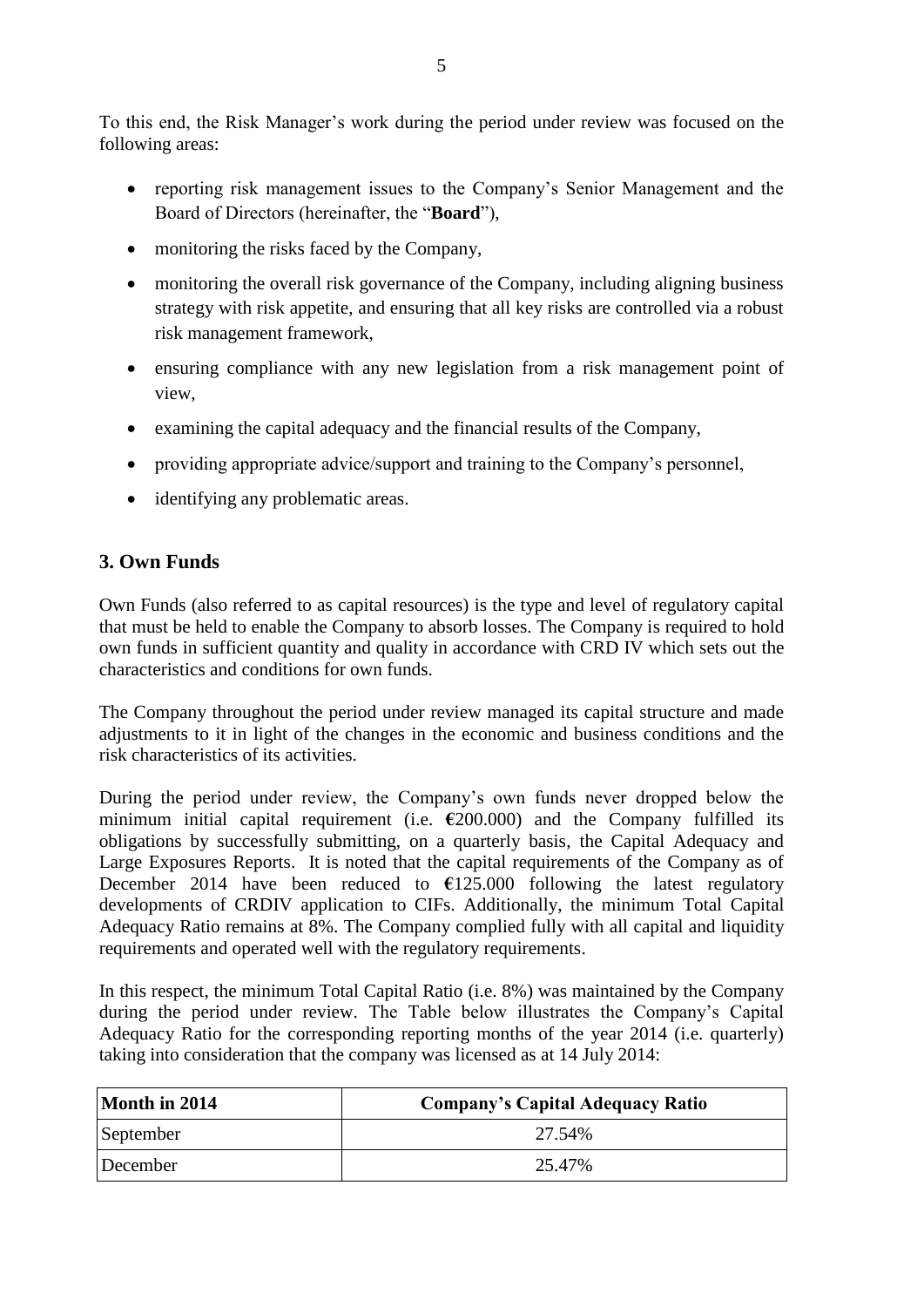## <span id="page-8-0"></span>**3.1 Tier 1 & Tier 2 Regulatory Capital**

According to *Article 437* (1) of the Regulation, Own Funds Disclosures, Institutions shall disclose information to own funds of the institution. Furthermore, Institutions shall disclose a description of the main features of the Common Equity Tier 1 and Additional Tier 2 instruments and Tier 2 instruments issued by the institution. In this respect, the Company's Tier 1 capital is wholly comprised of Core Tier 1 Own Funds. Specifically, Equity capital comprises share capital, share premium, Profit and loss reserves.

The composition of the capital base and capital ratios of the company is shown in the following table:

|                                                 | 2014   |
|-------------------------------------------------|--------|
|                                                 | €000   |
| <b>Core Tier 1 Capital (Original Own Funds)</b> |        |
| Share capital                                   | 200    |
| Share premium                                   |        |
| Other reserves                                  | 43     |
| Profit or Loss Eligible                         | $-92$  |
|                                                 |        |
| <b>Regulatory Deductions</b>                    |        |
| <b>Intangible Assets</b>                        | $-5$   |
|                                                 |        |
| <b>Core Tier 1</b>                              | 146    |
|                                                 |        |
| <b>Tier 2 Capital</b>                           | 100    |
|                                                 |        |
| <b>Total Own Funds</b>                          | 246    |
|                                                 |        |
| <b>Core Tier 1 Capital Ratio</b>                | 15.12% |
| <b>Tier 1 Capital Ratio</b>                     | 15.12% |
| <b>Total Capital Ratio</b>                      | 25.47% |

## <span id="page-8-1"></span>**3.2 Main features of Common Equity Tier 1, Additional Tier 1 and Tier 2 instruments**

*Article 437* of the Regulation requires disclosure of the main features of Common Equity Tier 1, Additional Tier 1 and Tier 2 instruments.

Additionally, in order to meet the requirements for disclosure of the main features of these instruments, as referred to in point (b) and (c) of Article 92(3), the company discloses the capital instruments' main features as outlined below: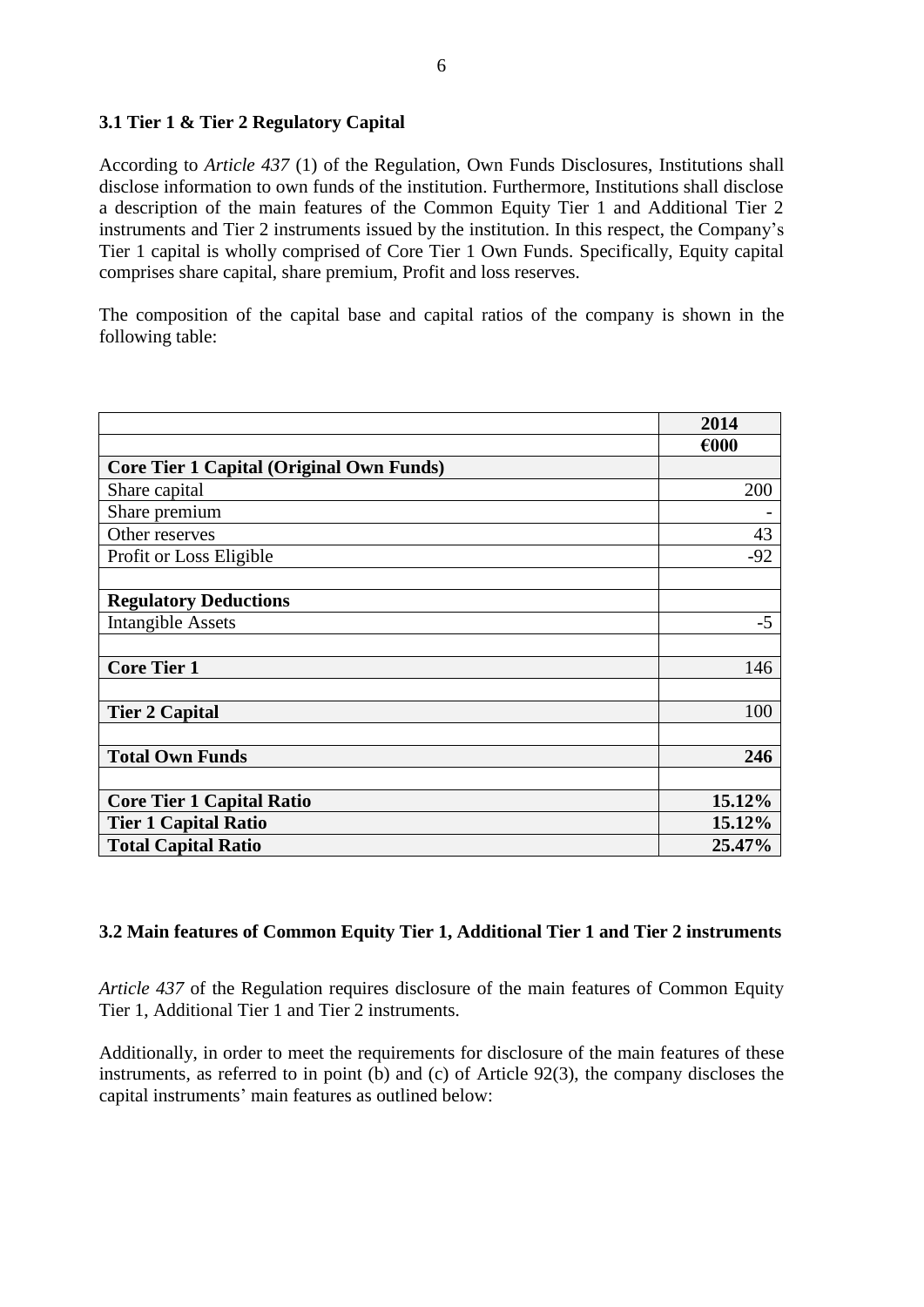| <b>Capital Instruments Main Feature</b>     | <b>CET1</b>                 | AT1 | <b>T2</b>           |
|---------------------------------------------|-----------------------------|-----|---------------------|
| <b>Issuer</b>                               | Goldenburg Group            | N/A | by<br><b>Issued</b> |
|                                             | Limited                     |     | Ultimate            |
|                                             |                             |     | Beneficiary         |
|                                             |                             |     | Owner               |
| <b>Regulatory Treatment</b>                 |                             |     |                     |
| Eligible at Solo/(sub-)consolidated/solo    | Solo                        |     |                     |
| Instrument type                             | <b>Common Equity</b>        |     | Subordinate         |
|                                             |                             |     | Loan                |
| Amount recognized in regulatory capital     | €200k                       |     | €100 $k$            |
| Nominal amount of instrument                | $\epsilon$ 1                |     | €100k               |
| <b>Issue Price</b>                          | $\epsilon$ 1                |     |                     |
| Accounting classification                   | <b>Shareholders Equity</b>  |     | Non-                |
|                                             |                             |     | Current             |
|                                             |                             |     | Liabilities:        |
|                                             |                             |     | <b>Borrowings</b>   |
| Original date of issuance                   | 07/01/2014<br>$\epsilon$ 1k |     |                     |
|                                             | 14/08/2014<br>£199k         |     |                     |
| Perpetual or dated                          | Perpetual                   |     | dated               |
| Original maturity date                      | No maturity                 |     | <b>Between</b>      |
|                                             |                             |     | and<br>two          |
|                                             |                             |     | five years          |
| subject to prior supervisory<br>Issuer call | N <sub>o</sub>              |     | Yes                 |
| approval                                    |                             |     |                     |

## <span id="page-9-0"></span>**3.3 Deductions from Tier 1 Own Funds**

Intangible assets relate to Computer Software, for the net amount of EUR 5.336, which relates primarily to the internal development of IT software assets in relation to the development of the operational platform.

## <span id="page-9-1"></span>**4. Compliance with the Regulation and the overall Pillar 2 Rule**

#### <span id="page-9-2"></span>**4.1 Internal Capital**

The purpose of capital is to provide sufficient resources to absorb the losses that a firm does not expect to make in the normal course of business (unexpected losses). The Company aims to maintain a minimum risk asset ratio which will ensure there is sufficient capital to support the Company during stressed conditions. The Company has adopted the Standardized Approach to the calculation of Pillar I minimum capital requirements for Credit Risk.

#### <span id="page-9-3"></span>**4.2 Approach to assessing adequacy of Internal Capital**

The Company is in the process of establishing an Internal Capital Adequacy Assessment Process (hereinafter, the "**ICAAP**"), document it in an ICAAP Manual and produce in this regard an ICAAP Report, as per the Guidelines GD-IF-02 & GD-IF-03. Upon CySEC's request the ICAAP Report shall be submitted to CySEC.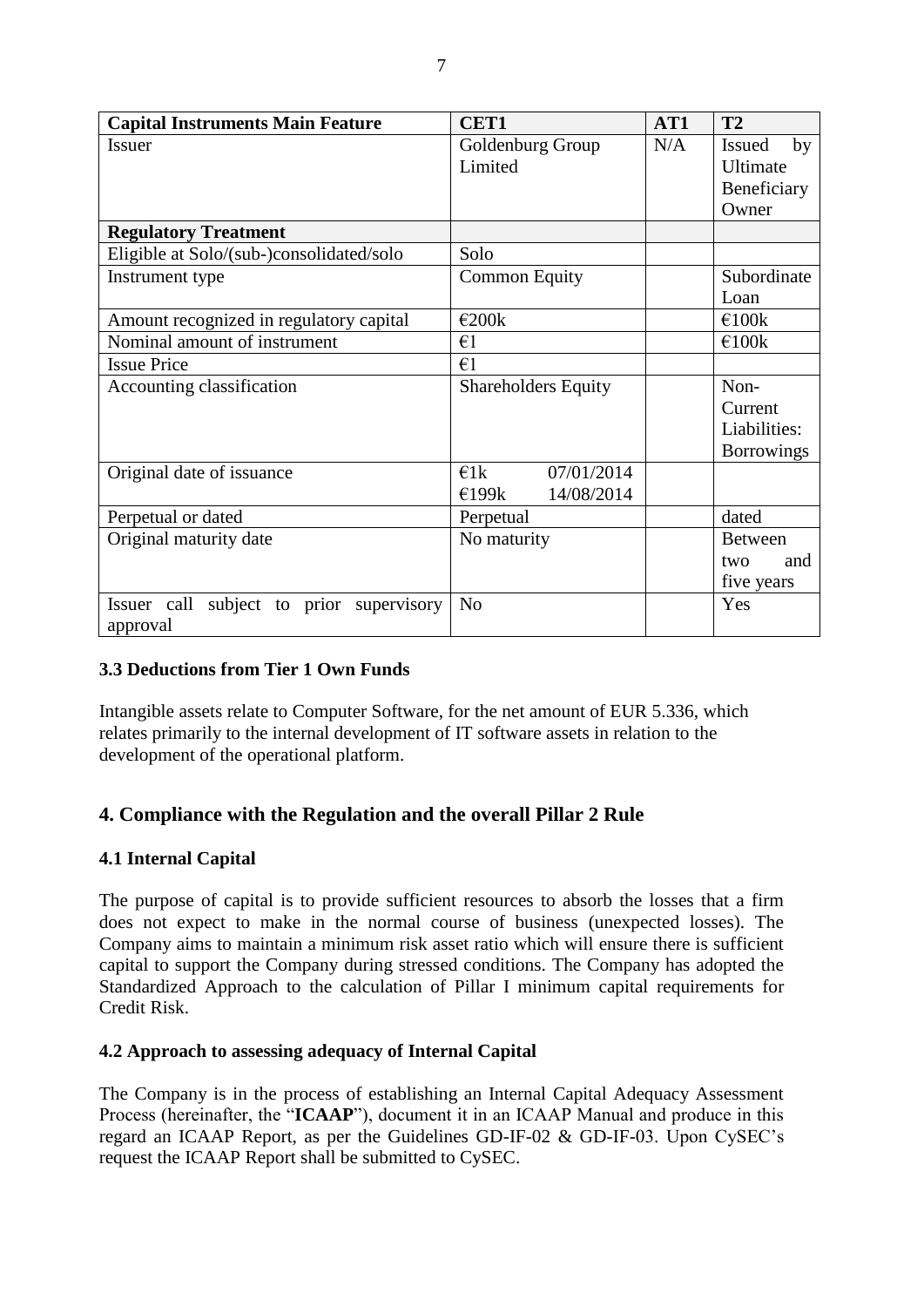The ICAAP report will describe how the Company implemented and embedded its ICAAP within its business. The ICAAP will also describe the Company's Risk Management framework e.g. the Company's risk profile and the extent of risk appetite, the risk management limits if any, as well as the adequate capital to be held against all the risks (including risks other than the Pillar 1 risks) faced by the Company.

## <span id="page-10-0"></span>**4.3. Pillar I Capital Requirements**

The following tables show the overall Pillar I minimum capital requirement and risk weighted assets for the Company under the Standardised Approach to Credit, Market Risk and the Fixed Overheads requirements (new requirement as per the Regulation for Limited Licence CIFs).

## <span id="page-10-1"></span>**4.3.1 Credit Risk**

In the ordinary course of business, the Company is exposed to credit risk, which is monitored through various control mechanisms. Credit risk arises when counterparties fail to discharge their obligations and this could reduce the amount of future cash inflows from financial assets on hand at the balance sheet date.

The Company has policies to diversify risks and to limit the amount of credit exposure to any particular counterparty in compliance with the requirements of the Directive. The Company continuously monitors the fair value calculations, forecast and actual cash flows, and cost budgets so that to ensure that the carrying level of Company's own funds and consequently the Capital Adequacy ratio meet the regulatory requirements at all times.

No concentrations of credit risk with respect to trade receivables existed at year end. Trade receivables are shown net of any provision made for impairment. The management believes that no additional credit risk, beyond amounts provided for collection losses, is inherent in the trade receivables. Cash balances are held with high credit quality financial institutions and the Company has policies to limit the amount of credit exposure to any financial institution.

## **4.3.1.1. Credit Risk – Risk Weighted Assets**

Based on the Directive, Section 4, Paragraph 32 (*Article 442*(c) of Regulation 575/2013) the CIF shall disclose the total number of exposures after accounting offsets and without taking into account the effects of credit risk mitigation, and the average amount of the exposures over the period broken down by different types of exposure classes. The Company's total exposure was as follows:

|                       | <b>Risk Weighted</b><br>8% Own Funds Capital<br><b>Requirements</b><br><b>Assets</b> |                |  |
|-----------------------|--------------------------------------------------------------------------------------|----------------|--|
|                       |                                                                                      | 2014           |  |
|                       | $\epsilon$ 000                                                                       | $\epsilon$ 000 |  |
| <b>Exposure class</b> |                                                                                      |                |  |
| Institutions          | ി                                                                                    |                |  |
| Other assets and      | 218                                                                                  | 18             |  |
| receivables           |                                                                                      |                |  |
| Public<br>Sector      | 43                                                                                   | 3              |  |
| Entities              |                                                                                      |                |  |
| <b>Total</b>          | 263                                                                                  |                |  |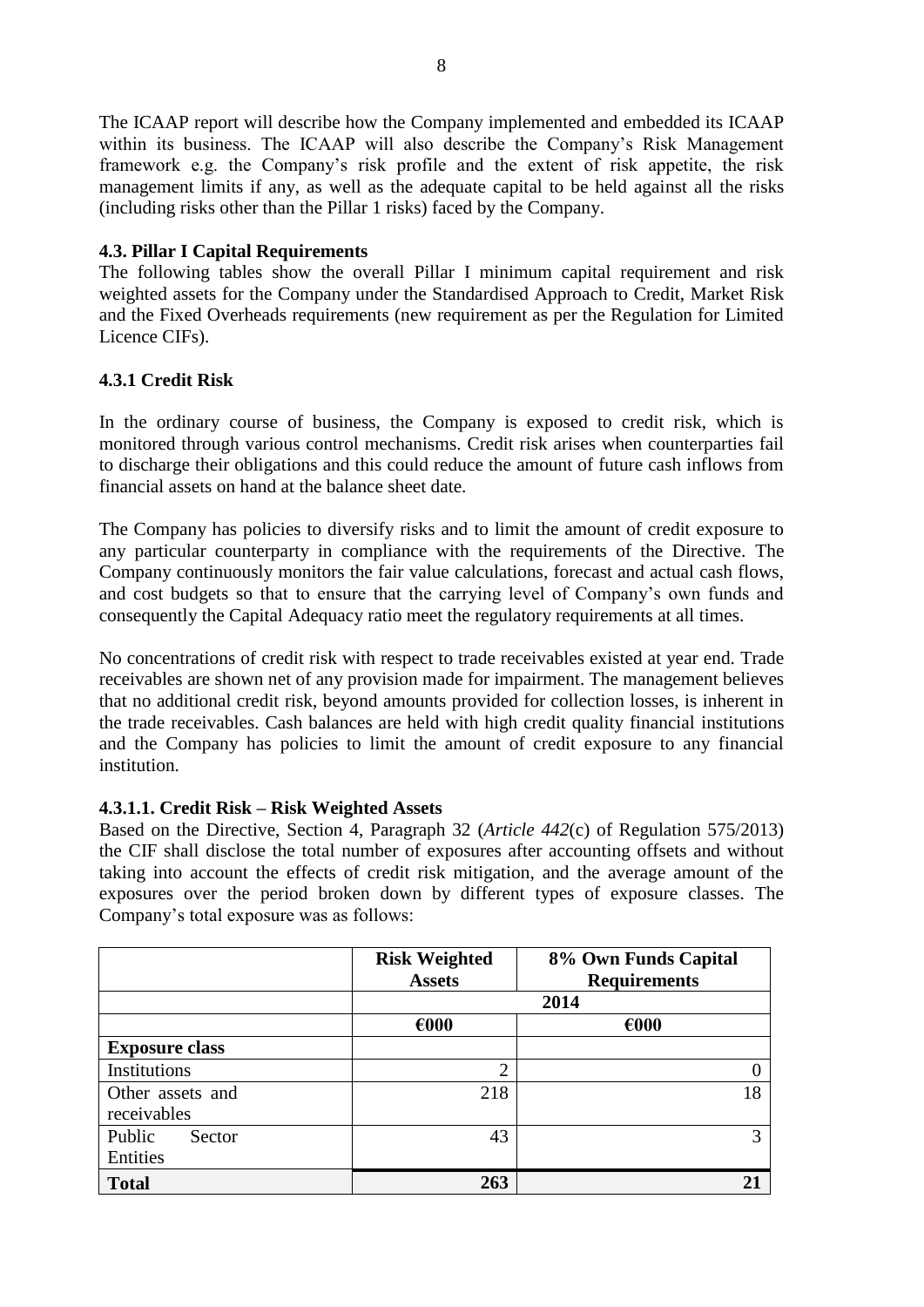*Article 112* of the Regulation requires disclosure for additional asset classes. These have not been shown in the table above as these are nil as at the reporting period.

## <span id="page-11-0"></span>**4.3.1.2. Credit Risk – Analysis of Exposures by Credit Quality Step**

Based on the Directive, Section 4, Paragraph 32 (*Article 444(a)* and *(e)* of Regulation 575/2013) the CIF shall disclose the names of the nominated ECAIs and the exposure values along with the association of the external rating with the credit quality steps. In determining risk weightings for use in its regulatory capital calculations, the Company uses Moody's as External Credit Assessment Institution (ECAI) and the exposure values with their associated credit quality steps are as follows:

| 31 December 2014           |                                                                                   |                          |                          |                          |    |                          |     |     |  |
|----------------------------|-----------------------------------------------------------------------------------|--------------------------|--------------------------|--------------------------|----|--------------------------|-----|-----|--|
| <b>Credit Quality Step</b> |                                                                                   |                          |                          |                          |    |                          |     |     |  |
| $\epsilon$ 000             |                                                                                   |                          |                          |                          |    |                          |     |     |  |
| <b>Exposure</b>            | 5<br><b>Total</b><br><b>Unrated</b><br>$\mathbf{2}$<br>3<br>6<br>$\boldsymbol{4}$ |                          |                          |                          |    |                          |     |     |  |
| class                      |                                                                                   |                          |                          |                          |    |                          |     |     |  |
| Institutions               | $\overline{\phantom{0}}$                                                          | $\overline{\phantom{0}}$ | 8                        |                          |    |                          |     | 9   |  |
| Other assets               |                                                                                   | -                        | $\overline{\phantom{0}}$ | $\overline{\phantom{0}}$ |    | $\overline{\phantom{0}}$ | 233 | 233 |  |
| and                        |                                                                                   |                          |                          |                          |    |                          |     |     |  |
| receivables                |                                                                                   |                          |                          |                          |    |                          |     |     |  |
| <b>Public Sector</b>       | -                                                                                 | -                        |                          | $\overline{\phantom{0}}$ | 43 | $\overline{\phantom{0}}$ |     | 43  |  |
| Entities                   |                                                                                   |                          |                          |                          |    |                          |     |     |  |
| <b>Total</b>               | $\blacksquare$                                                                    |                          | 8                        |                          | 43 | $\blacksquare$           | 234 | 285 |  |

Article 112 of the Regulation requires disclosure for additional asset classes. These have not been shown in the table above as these are nil as at the reporting period.

## <span id="page-11-1"></span>**4.3.1.3. Credit Risk – Risk Weighted Assets by Geographical distribution of the exposure classes**

Based on the Directive, Section 4, Paragraph 32 (*Article 444(d)* of Regulation 575/2013) the CIF shall disclose the geographical distribution of the exposures, broken down in significant areas by material exposures classes. The geographical distribution of the exposure classes of the Company are as follows:

| 31 December 2014                                                                                |                |  |  |  |     |  |  |  |  |
|-------------------------------------------------------------------------------------------------|----------------|--|--|--|-----|--|--|--|--|
| <b>Geographical Distribution of the Exposures</b>                                               |                |  |  |  |     |  |  |  |  |
|                                                                                                 | $\epsilon$ 000 |  |  |  |     |  |  |  |  |
| <b>EMEA</b><br><b>Other</b><br><b>Total</b><br><b>Exposure class</b><br><b>Americas</b><br>Asia |                |  |  |  |     |  |  |  |  |
| Institutions                                                                                    |                |  |  |  |     |  |  |  |  |
| Other assets and                                                                                | 233            |  |  |  | 233 |  |  |  |  |
| receivables                                                                                     |                |  |  |  |     |  |  |  |  |
| <b>Public Sector</b>                                                                            | 43             |  |  |  | 43  |  |  |  |  |
| Entities                                                                                        |                |  |  |  |     |  |  |  |  |
| <b>Total</b>                                                                                    | 285            |  |  |  | 285 |  |  |  |  |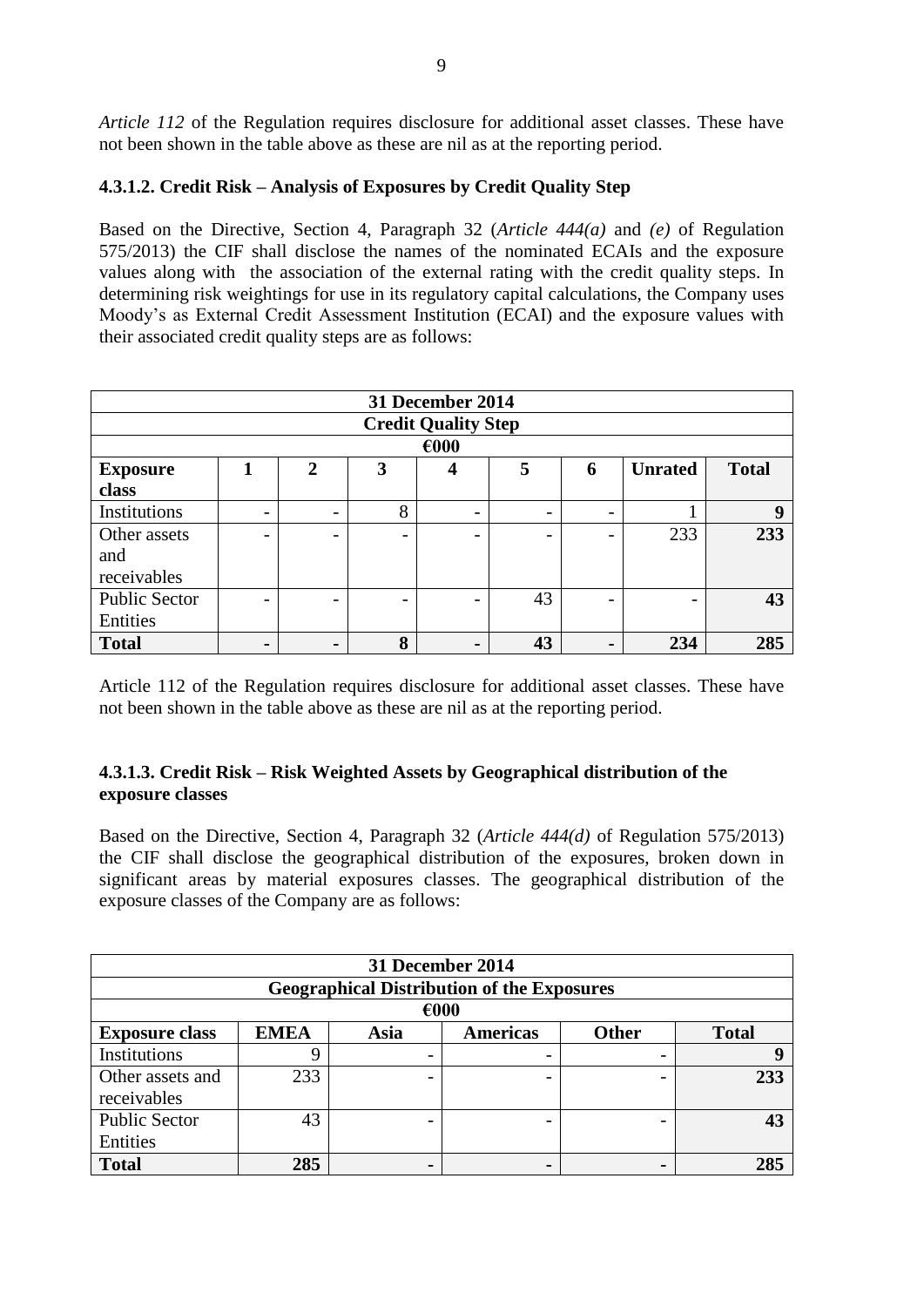*Article 112* of the Regulation requires disclosure for additional asset classes. These have not been shown in the table above as these are nil as at the reporting period.

## <span id="page-12-0"></span>**4.4. Market Risk**

Market risk can be defined as the risk of losses in on and off-balance sheet positions arising from adverse movements in market prices. From a regulatory perspective, market risk stems from all the positions included in banks' trading book as well as from commodity and foreign exchange risk positions in the whole balance sheet.

As per requirement of *Article 445* of the Regulation, the Company shall disclose the own funds requirements for Market Risk exposures.

## <span id="page-12-1"></span>**4.4.1. Foreign Exchange Risk**

The Company's functional and presentatation currency is the Euro. Foreign exchange risk is the risk that the value of financial instruments will fluctuate due to changes in foreign exchange rates. The risk arises when future commercial transactions and recognised assets and liabilities are denominated in a currency that is not the Company's reporting currency. The Company is exposed to foreign exchange risk arising from various exposures primarily with respect to the US Dollar. Management monitors the exchange rate fluctuations on a continuous basis and acts accordingly.

|                                                    | <b>Exposure to foreign exchange risk</b> |             |                    |  |  |  |  |
|----------------------------------------------------|------------------------------------------|-------------|--------------------|--|--|--|--|
|                                                    | <b>Net Position</b>                      |             |                    |  |  |  |  |
|                                                    | Assets                                   | Liabilities | <b>Overall Net</b> |  |  |  |  |
|                                                    | (Long)                                   | (Short)     | <b>FX Position</b> |  |  |  |  |
| 2014                                               | €000                                     | €000        | $\epsilon$ 000     |  |  |  |  |
| <b>USD</b>                                         | 6                                        | 0           | 6                  |  |  |  |  |
|                                                    |                                          |             |                    |  |  |  |  |
| Total foreign exchange risk                        | 6                                        | $\theta$    | 6                  |  |  |  |  |
|                                                    |                                          |             |                    |  |  |  |  |
| Capital Base                                       | 246                                      |             |                    |  |  |  |  |
|                                                    |                                          |             |                    |  |  |  |  |
| 2 % Capital Base                                   | 5                                        |             |                    |  |  |  |  |
|                                                    |                                          |             |                    |  |  |  |  |
| Market Risk (8% of total foreign exchange<br>risk) | 0                                        |             |                    |  |  |  |  |
|                                                    |                                          |             |                    |  |  |  |  |

The table below shows the Company's exposure to Foreign Exchange Risk (Market Risk):

## <span id="page-12-2"></span>**4.4.2. Position Risk**

The risk involved with a certain trading position, commonly incurred due to the changes in price of the debt and equity instruments. The Company calculates its capital requirements for position risk as the sum of the own funds requirements for the general and specific risk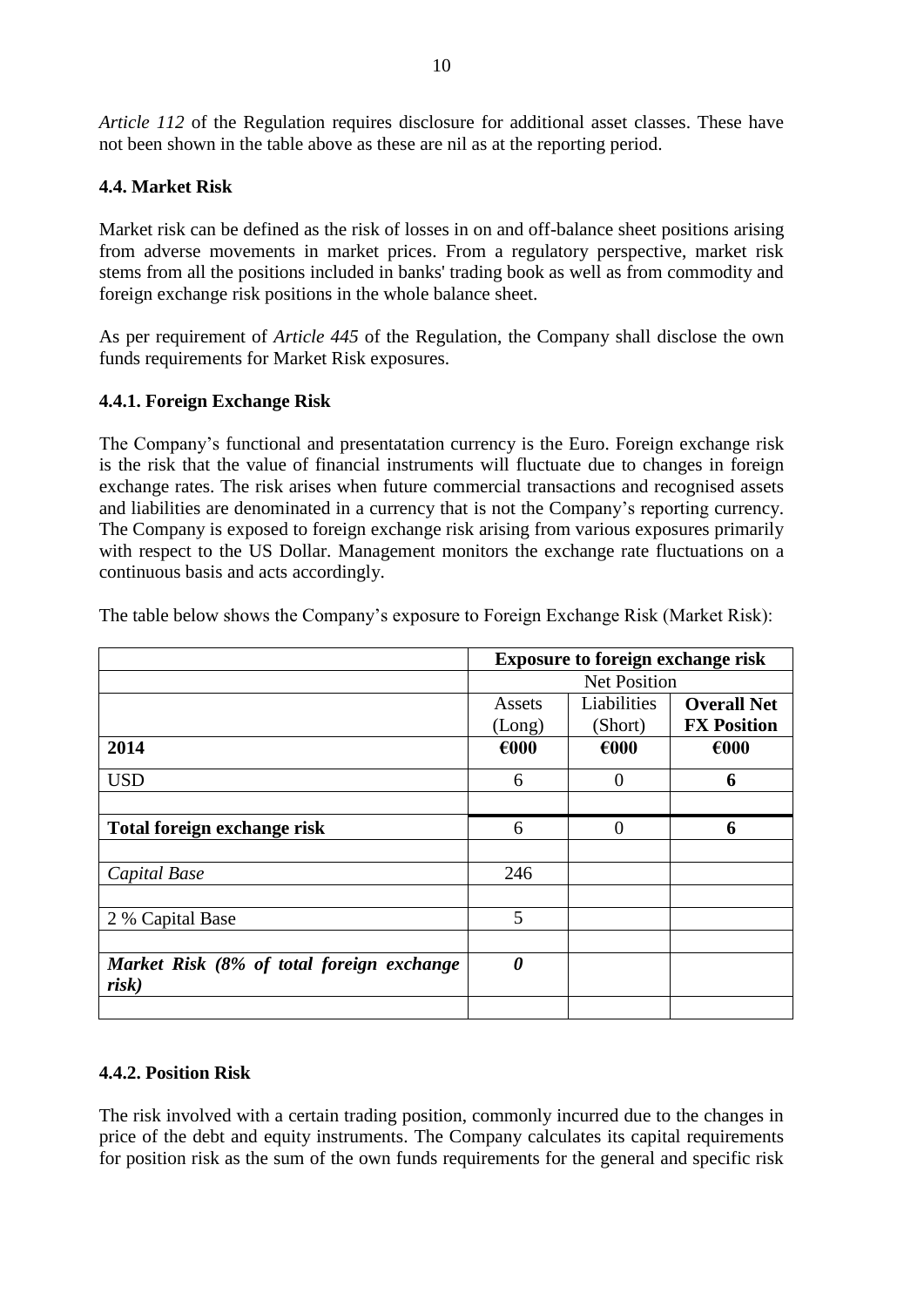of its positions in debt and equity instruments. Securitisation positions in the trading book are treated as debt instruments.

## <span id="page-13-0"></span>**4.4.3. Commodities Risk**

The risk of the unexpected changes in commodities prices. These commodities are split into precious metals (except gold), base metals, agricultural products and other energy products (oil gas). The Company calculates its capital requirement with respect to commodities risk using the Simplified Approach.

#### <span id="page-13-1"></span>**4.4.4. Interest Rate Risk**

Interest rate risk is the risk that the value of financial instruments will fluctuate due to changes in market interest rates. The Company's income and operating cash flows are substantially independent of changes in market interest rates. Other than cash at bank, which attracts interest at normal commercial rates, the Company has no other significant interest bearing financial assets or liabilities.

The Company's management monitors the interest rate fluctuations on a continuous basis and acts accordingly.

## <span id="page-13-2"></span>**4.4.5. Liquidity Risk**

Liquidity risk is defined as the risk when the maturity of assets and liabilities does not match. An unmatched position potentially enhances profitability, but can also increase the risk of losses. The Company has policies and procedures with the object of minimizing such losses.

#### <span id="page-13-3"></span>**4.4.6. Securitisation Risk**

The CIF is not an active participant in the securitisation market (meaning pooled assets with tranched risk), and accordingly detailed Pillar III disclosures are not made.

#### <span id="page-13-4"></span>**4.5. Fixed Overheads**

Following the CRDIV implementation, Operational Risk is replaced by Fixed Overheads requirements for "Limited Licence" CIFs pursuant to Article 95(1).

The purpose of this new requirement is to enable CIFs to protect their investors in case of winding down or restructuring their activities and to hold sufficient financial resources to withstand operational expenses over an appropriate period of time. In this respect, investment firms are required to hold eligible capital of at least one-quarter of the fixed overheads of the previous year based on the most recent audited annual financial statements, or projected fixed overheads in the case where an investment firm has not completed business for one year.

In addition to holding eligible capital of at least one-quarter of the fixed overheads of the previous year, CIFs have to calculate their total risk exposure based on fixed overheads. In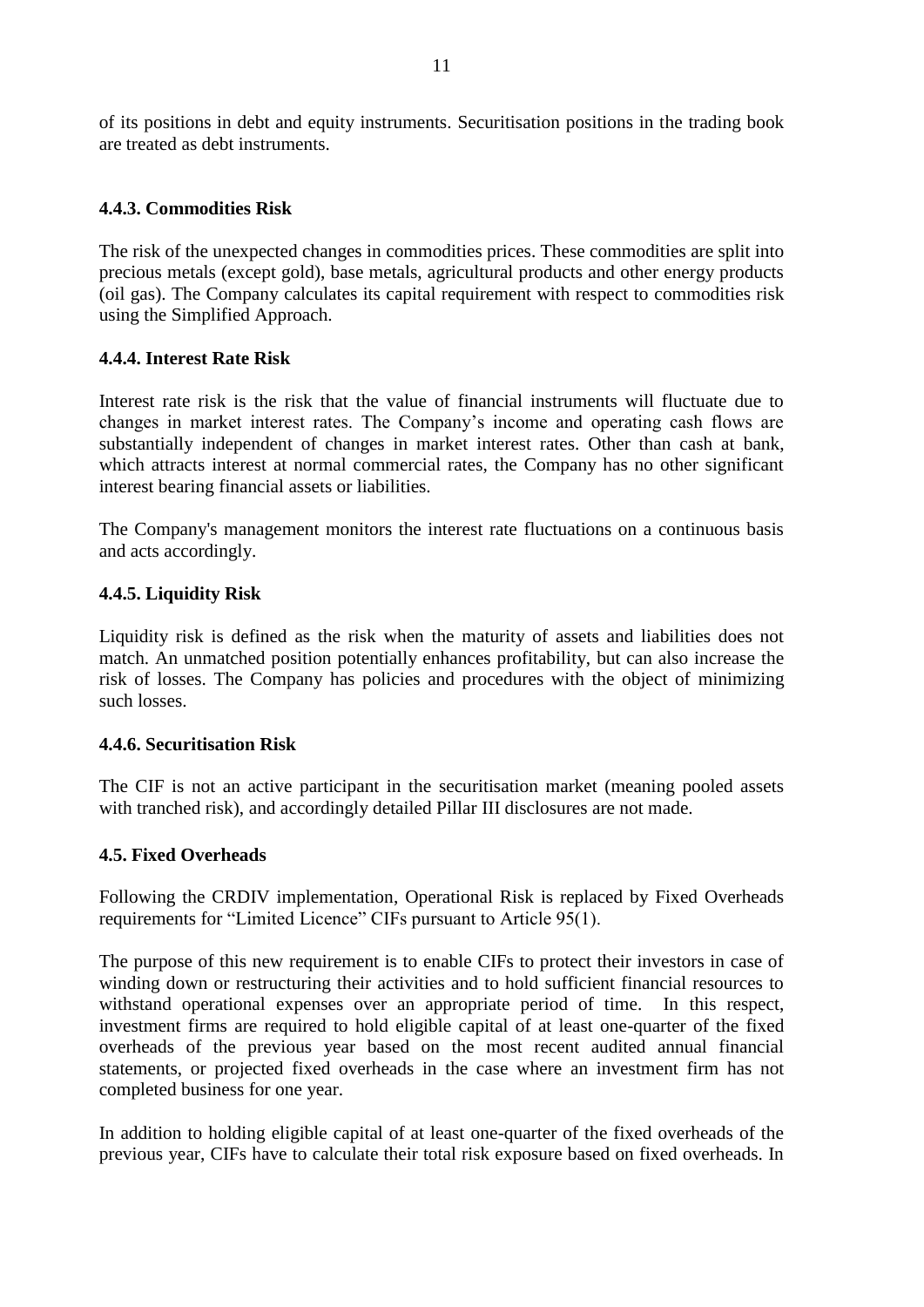this respect, the total eligible capital is  $\epsilon$ 246k which is greater than  $\epsilon$ 77k which is the fixed overheads requirement.

Furthermore, Limited Licence CIFs have to calculate their total risk exposure based on fixed overheads. The Total Risk Exposure Amount for Limited Licence CIFs is the greater of the Total risk exposure amount (excluding Operational Risk) and the Fixed Overhead of the preceding year (or projected expenses as applicable) (x 12.5 x 25%).

The Company's Fixed Overheads Risk Exposure amount is provided by the table below:

|                                  | Fixed Overheads   Fixed Overheads   Fixed |                 | Additional      | Total Risk      |  |
|----------------------------------|-------------------------------------------|-----------------|-----------------|-----------------|--|
| (as per projected   Requirements |                                           | Overheads       | Exposure        | Exposure        |  |
| expenses)                        |                                           | Risk Exposure   | Amount          | Amount          |  |
|                                  |                                           | Amount          |                 |                 |  |
| $\epsilon$ '000                  | $\epsilon$ '000                           | $\epsilon$ '000 | $\epsilon$ '000 | $\epsilon$ '000 |  |
| 309                              | 77                                        | 966             | 697             | 966             |  |

The Company has not completed one year of trading and as such the fixed overheads calculation will be based on the projected expenses as per the submitted business plan.

In this respect, please note that the Fixed Overheads risk exposure amount is  $\epsilon$ 966.000 which is more than the sum of the Credit Risk and Market Risk Capital Requirements which is  $\epsilon$ 263.000. Therefore, the capital requirements attributed to Fixed Overheads is €697.000.

#### <span id="page-14-0"></span>**4.6. Leverage Ratio**

Based on the Directive, Section 4, Paragraph 32 (*Article 451* of Regulation 575/2013) the CIF shall disclose the Leverage Ratio and how it applies the definition of Tier 1 Capital. Nevertheless, Limited Licence CIFs are not obligated to report their leverage ratio.

#### <span id="page-14-1"></span>**4.7. Return on Assets**

Based on the Directive, Paragraph 19, CIFs must disclose in their annual report among the key indicators their return on assets, calculated as their net profit divided by their total balance sheet. In this respect, please note that the Company's Return on Assets for the year is -31.57% .

#### <span id="page-14-2"></span>**4.8 Other Risks**

#### <span id="page-14-3"></span>**4.8.1. Concentration Risk**

This includes large individual exposures and significant exposures to companies whose likelihood of default is driven by common underlying factors such as the economy, geographical location, instrument type etc.

As at 31 December 2014, there were no large exposures to affiliated entity in the trading/banking book.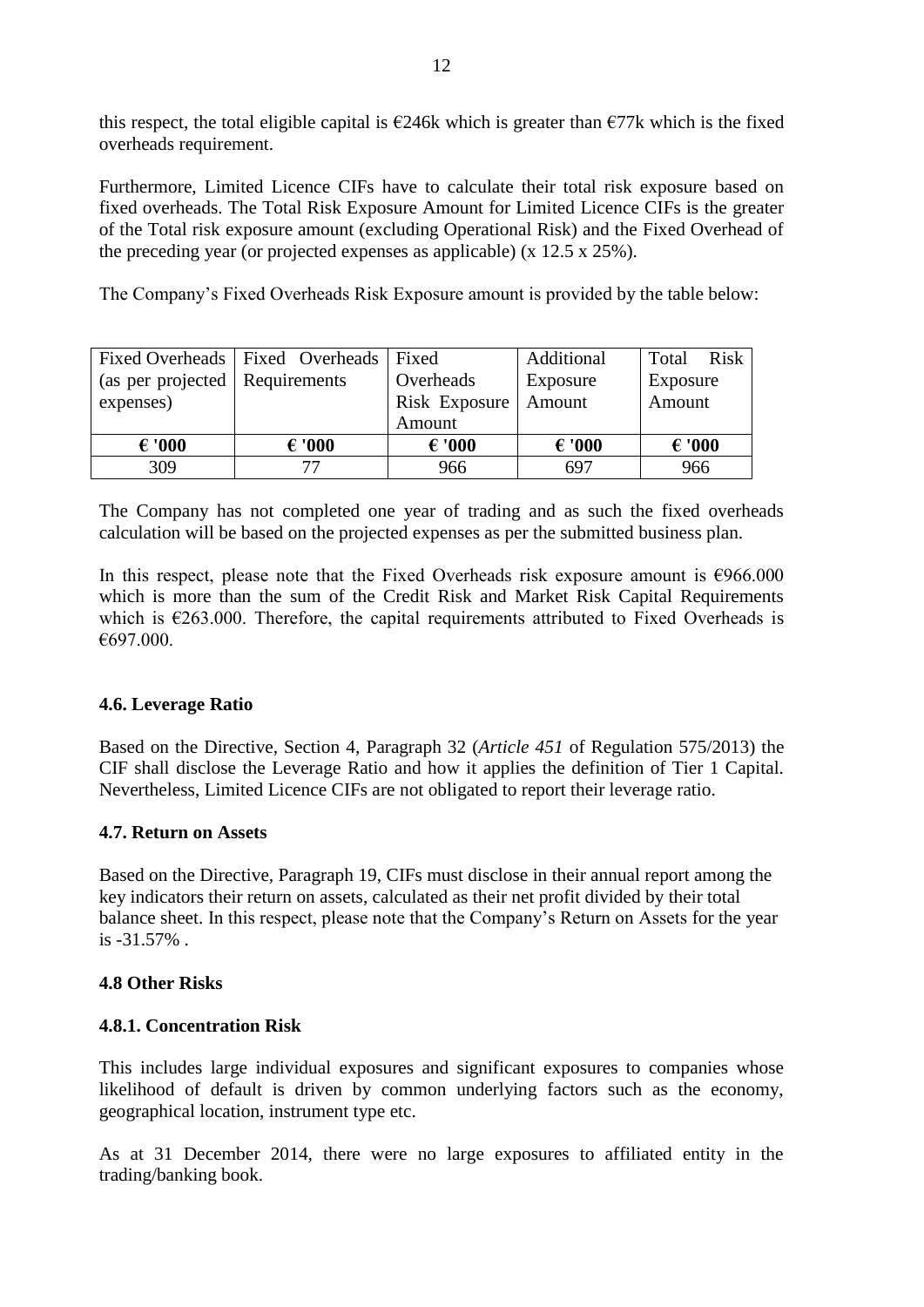#### <span id="page-15-0"></span>**4.8.2. Reputation Risk**

Reputation risk is the current or prospective risk to earnings and capital arising from an adverse perception of the image of the Company on the part of customers, counterparties, shareholders, investors or regulators. Reputation risk could be triggered by poor performance, the loss of one or more of the Company's key directors, the loss of large clients, poor customer service, fraud or theft, customer claims and legal action, regulatory fines.

The Company has transparent policies and procedures in place when dealing with possible customer complaints in order to provide the best possible assistance and service under such circumstances. The possibility of having to deal with customer claims is very low as the Company provides high quality services to clients.

#### <span id="page-15-1"></span>**4.8.3. Strategic Risk**

This could occur as a result of adverse business decisions, improper implementation of decisions or lack of responsiveness to changes in the business environment. The Company's exposure to strategic risk is moderate as policies and procedures to minimize this type of risk are implemented in the overall strategy of the Company.

#### <span id="page-15-2"></span>**4.8.4. Business Risk**

This includes the current or prospective risk to earnings and capital arising from changes in the business environment including the effects of deterioration in economic conditions. Research on economic and market forecasts are conducted with a view to minimize the Company's exposure to business risk. These are analyzed and taken into consideration when implementing the Company's strategy.

#### <span id="page-15-3"></span>**4.8.5. Capital Risk Management**

This is the risk that the Company will not comply with capital adequacy requirements. The Company's objectives when managing capital are to safeguard the Company's ability to continue as a going concern in order to provide returns for shareholders and benefits for other stakeholders. The Company has a regulatory obligation to monitor and implement policies and procedures for capital risk management. Specifically, the Company is required to test its capital against regulatory requirements and has to maintain a minimum level of capital. This ultimately ensures the going concern of the Company. Such procedures are explained in the Procedures Manual of the Company.

The Company is further required to report on its capital adequacy quarterly and has to maintain at all times a minimum capital adequacy ratio which is set at 8%. The capital adequacy ratio expresses the capital base of the Company as a proportion of the total risk weighted assets. Management monitors such reporting and has policies and procedures in place to help meet the specific regulatory requirements. This is achieved through the preparation on a monthly basis of management accounts to monitor the financial and capital position of the Company.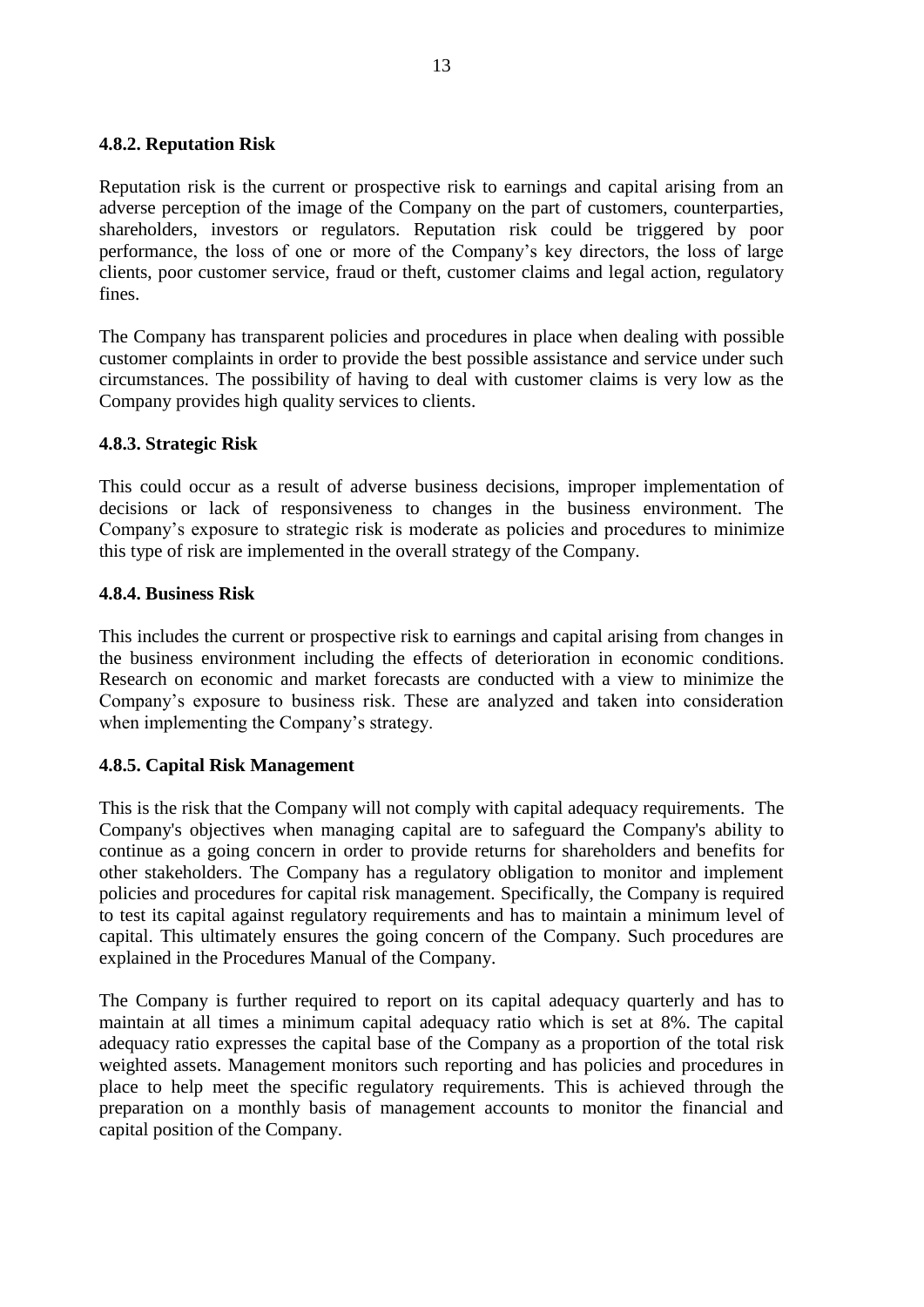#### <span id="page-16-0"></span>**4.8.6. Regulatory Risk**

Regulatory risk is the risk the Company faces by not complying with relevant Laws and Directives issued by its supervisory body. If materialized, regulatory risk could trigger the effects of reputation and strategic risk. The Company has documented procedures and policies based on the requirements of relevant Laws and Directives issued by the Commission; these can be found in the Procedures Manual. Compliance with these procedures and policies are further assessed and reviewed by the Company's Internal Auditors and suggestions for improvement are implemented by management. The Internal Auditors evaluate and test the effectiveness of the Company's control framework at least annually. Therefore the risk of non-compliance is very low.

#### <span id="page-16-1"></span>**4.8.7. Legal and Compliance Risk**

This could arise as a result of breaches or non-compliance with legislation, regulations, agreements or ethical standards and have an effect on earnings and capital. The probability of such risks occurring is relatively low due to the detailed internal procedures and policies implemented by the Company and regular reviews by the Internal Auditors. The structure of the Company is such to promote clear coordination of duties and the management consists of individuals of suitable professional experience, ethos and integrity, who have accepted responsibility for setting and achieving the Company's strategic targets and goals. In addition, the board meets at least annually to discuss such issues and any suggestions to enhance compliance are implemented by management.

#### <span id="page-16-2"></span>**4.8.8. IT Risk**

IT risk could occur as a result of inadequate information technology and processing, or arise from an inadequate IT strategy and policy or inadequate use of the Company's information technology. Specifically, policies have been implemented regarding back-up procedures, software maintenance, hardware maintenance, use of the internet and anti-virus procedures. Materialization of this risk has been minimized to the lowest possible level.

#### <span id="page-16-3"></span>**4.8.9. Risk Reporting**

The Company maintains a system in place to record any risk event incurred on a special form duly completed by personnel of each department and is submitted to the Compliance officer and Risk manager when such event occur.

The Company does not undertake any hedging activities and therefore does not have any policies in place.

#### <span id="page-16-4"></span>**5. Remuneration policy**

The Company is in the process of developing a Remuneration Policy. The principles employed within the Company's Remuneration Policy shall be appropriate to its size, internal organisation and the nature, the scope and the complexity of its activities whilst adhering to the provisions of the Directive which was introduced with effect from December, 2014.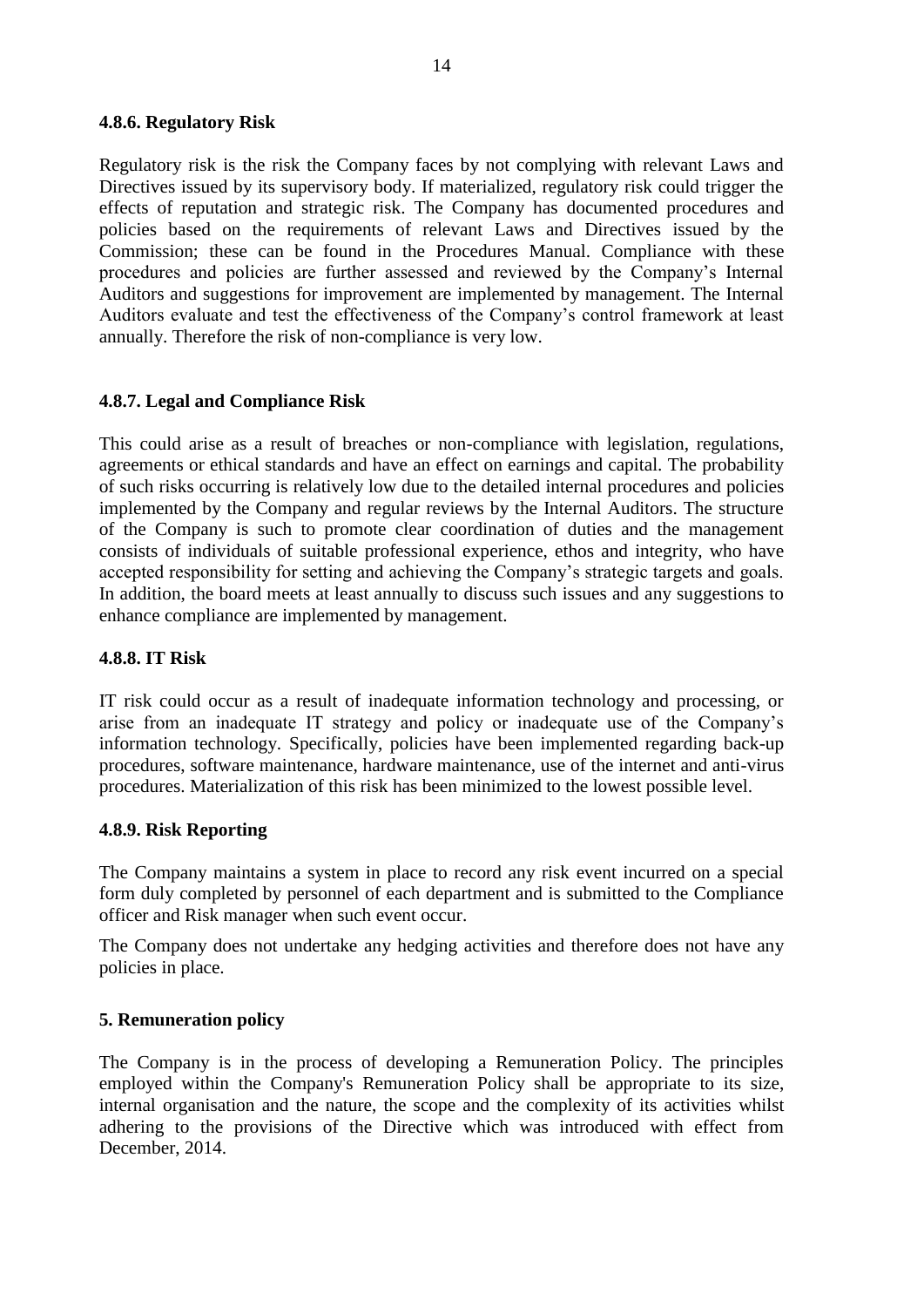The design of the Policy is approved by the people who effectively direct the business of the Company, after taking advice from the compliance function, and implemented by appropriate functions to promote effective corporate governance. The people who effectively direct the business should be responsible for the implementation of remuneration policies and practices and for preventing and dealing with any relevant risks that remuneration policies and practices can create.

Furthermore, the Policy should also benefit from the full support of senior management or, where appropriate, the supervisory function, so that necessary steps can be taken to ensure that relevant persons effectively comply with the conflicts of interest and conduct of business policies and procedures.

Finally, the Policy should also adopt and maintain measures enabling them to effectively identify where the relevant person fails to act in the best interest of the client and to take remedial action.

#### <span id="page-17-0"></span>**5.1. Remuneration System**

Based on the Directive, Section 4, Paragraph 32 (*Article 450* of Regulation 575/2013), the following is applicable with regards to the Company's remuneration system:

The Company's remuneration system and policy is concerned with practices of the Company for those categories of staff whose professional activities have a material impact on its risk profile, i.e. the Senior Management and members of the Board of Directors; the said practices are established to ensure that the rewards for the 'executive management' are linked to the Company's performance, to provide an incentive to achieve the key business aims and deliver an appropriate link between reward and performance whilst ensuring base salary levels are not set at artificially low levels. The Company uses remuneration as a significant method of attracting and retaining key employees whose talent can contribute to the Company's short and long term success.

The remuneration mechanisms employed are well known management and human resources tools that take into account the staff's skills, experience and performance, whilst supporting at the same time the long-term business objectives.

The Company's remuneration system takes into account the highly competitive sector in which the Company operates, and the considerable amount of resources the Company invests in each member of the staff.

It is noted that the Company has taken into account its size, internal organisation and the nature, the scope and the complexity of its activities and it does not deem necessary the establishment of a specific remuneration committee. Decisions on these matters are taken on a Board of Directors level while the remuneration policy is periodically reviewed.

The total remuneration of staff currently consists of a fixed component. The remuneration varies for different positions/roles depending on each position's actual functional requirements, and it is set at levels which reflect the educational level, experience, accountability, and responsibility needed for an employee to perform each position/role. The remuneration is also set in comparison with standard market practices employed by the other market participants/ competitors.